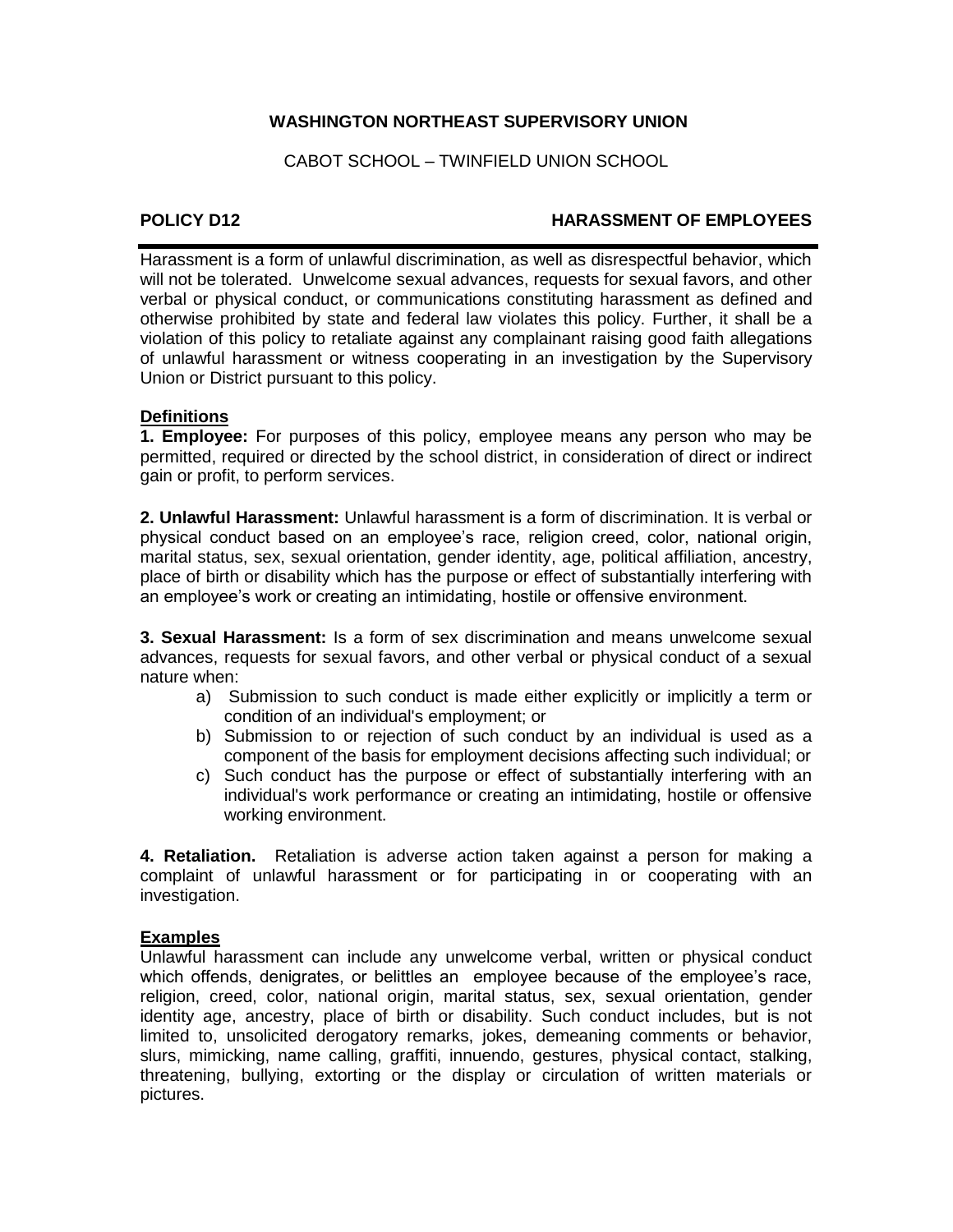# **1. Sexual Harassment**

Sexual harassment may include unwelcome touching, crude jokes or pictures, discussions of sexual experiences, teasing related to sexual characteristics, pressure for sexual activity, display or sending of pornographic pictures or objects, obscene graffiti, and spreading rumors related to a person's alleged sexual activities.

# **2. Racial and Color Harassment**

Racial or color harassment may include unwelcome verbal, written or physical conduct directed at the characteristics of a person's race or color such as nicknames emphasizing stereotypes, racial slurs, and negative references to racial customs.

# **3. Creed and Religion Harassment**

Creed and religion harassment includes unwelcome verbal, written or physical conduct directed at the characteristics of a person's religion or creed such as derogatory comments regarding surnames, religious tradition, or religious clothing, or religious slurs.

# **4. National Origin Harassment**

Harassment on the basis of national origin includes unwelcome verbal, written or physical conduct directed at the characteristics of a person's national origin such as negative comments regarding surnames, manner of speaking, customs, language or ethnic slurs.

#### **5. Marital Status Harassment**

Harassment on the basis of marital status includes unwelcome verbal, written or physical conduct directed at the characteristics of a person's marital status, such as comments regarding pregnancy or being an unwed mother or father.

#### **6. Sexual Orientation Harassment**

Harassment on the basis of sexual orientation includes unwelcome verbal, written or physical conduct directed at the characteristics of a person's sexual orientation.

#### **7. Gender Identity Harassment**

Harassment on the basis of gender identity includes unwelcome verbal, written or physical conduct directed at an individual's actual or perceived gender identity, or gender-related characteristics intrinsically related to an individual's gender or gender identity, regardless of the individual's assigned sex at birth.

#### **8. Disability Harassment**

Disability harassment includes any unwelcome verbal, written or physical conduct directed at the characteristics of a person's disabling mental or physical condition such as imitating manner of speech or movement, or interference with necessary equipment.

#### **D. Procedure**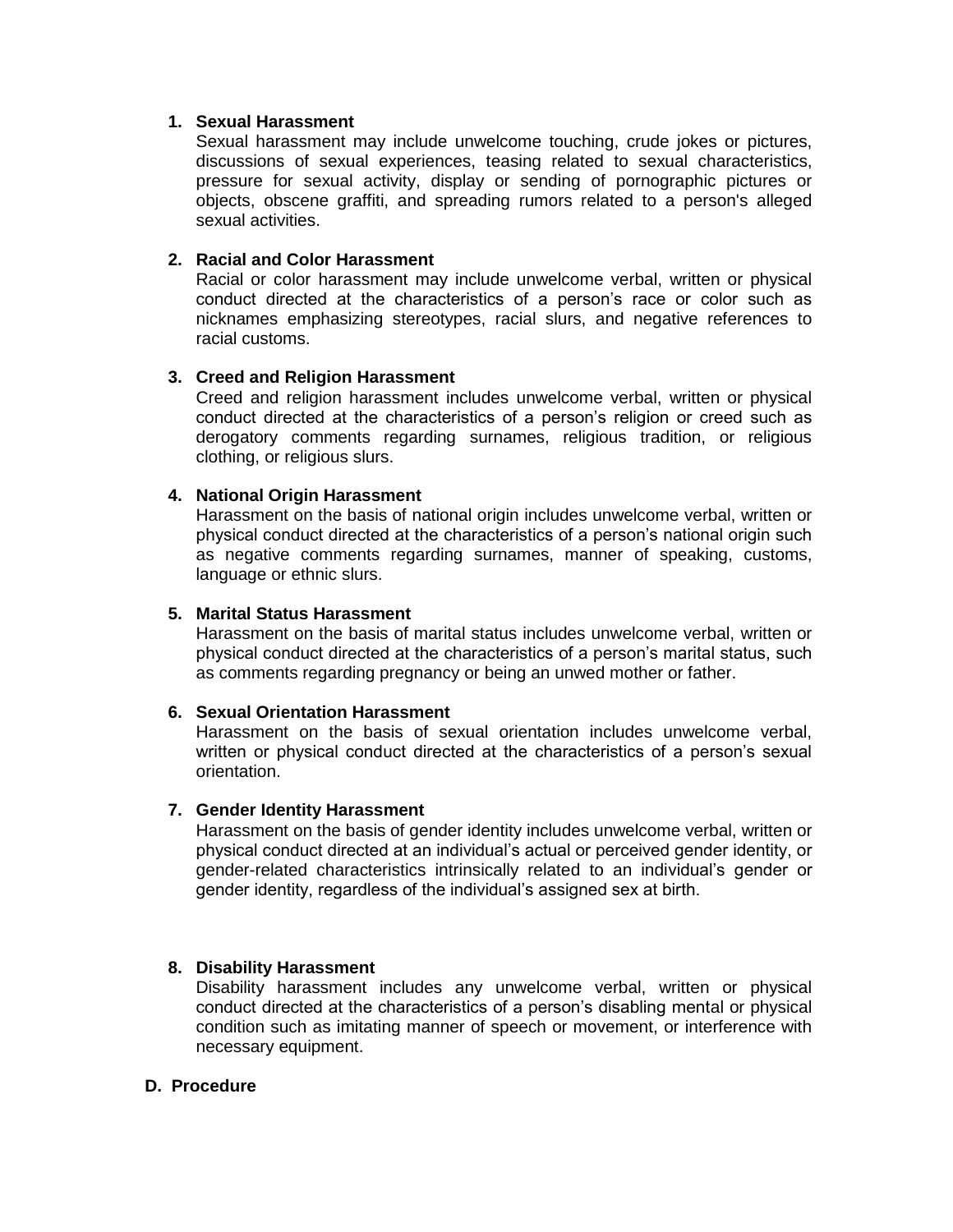1. Duty to Investigate. In the event the Supervisory Union or District receives a complaint of unlawful harassment of an employee, or otherwise has reason to believe that unlawful harassment is occurring, it will take all necessary steps to ensure that the matter is promptly investigated and addressed. The District is committed to take action if it learns of potential unlawful harassment, even if the aggrieved employee does not wish to file a formal complaint.

2. Designated Persons. Every employee is encouraged to report any complaint of or suspected acts of unlawful harassment. Unlawful harassment should be reported to the Non-Discrimination Coordinators or to the Principal at the following address and telephone number:

Non-Discrimination Coordinators: Nancy Thomas, Superintendent Address: P.O. Box 470 – Plainfield, VT 05667 Telephone number: (802) 454-9924, ext. 202

Principal: Karen Stewart, Cabot School Address: 25 Common Road – Cabot, VT 05647 Telephone number: (802) 563-2289

Principal: Mark Mooney, Twinfield Union School Address: 106 Nasmith Brook Road – Plainfield, VT 05667 Telephone number: (802) 426-3213

3. Investigation. Allegations of unlawful harassment will be promptly investigated by a Non-Discrimination Coordinator or his/her designee. At the outset of the investigation, the complainant shall be provided with a copy of this policy. If the allegations are found to have been substantiated by the investigator, the District will take appropriate disciplinary and/or corrective action. The Non-Discrimination Coordinator or his/her designee will inform the complainant(s) and the accused(s) whether the allegations were substantiated. The accused(s) and the complainant(s) shall be warned against any retaliation. If, after investigation, the allegation is found not to have been substantiated, the complainant(s) shall be informed of the right to contact any of the state or federal agencies identified in this policy.

4. Filing a Complaint. Employees are encouraged to report the alleged unlawful harassment as soon as possible to the Non-Discrimination Coordinators or the Principal. The complainant will be asked to provide copies of any relevant documents or notes of events and the names of people who witnessed or were told of the unlawful harassment and will be asked to provide a written description of the unlawful harassment.

5. Alternative Complaint Processes. Employees may file complaints with both the District and with state and federal agencies. If employees are dissatisfied with the results of an investigation, they may file a complaint with state and federal agencies. The agencies are: